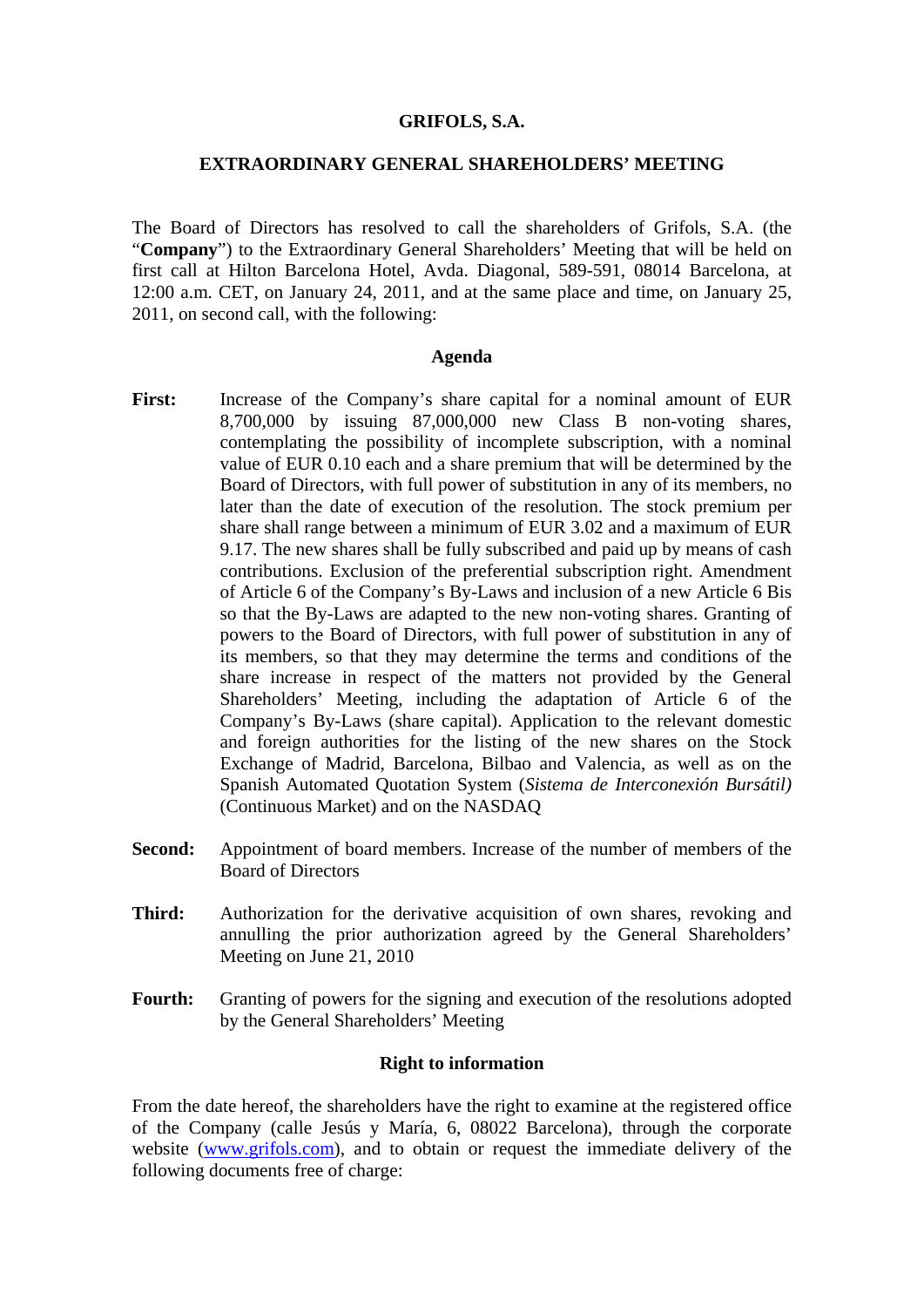- (i) Proposed resolutions corresponding to the items included on the Agenda of the General Shareholders' Meeting;
- (ii) Full text of the amendments to the Company's By-Laws and of the auditor's report on the increase of share capital with the exclusion of the preferential subscription right to which the first item on the Agenda refers; and
- (iii) Report issued by an auditor other than the Company's auditor indicating the reasonable value of the Grifols' shares, their net book value and the theoretical value of the preferential subscription rights, whose exercise it is proposed to suppress in the capital increase mentioned above, as well as the fairness of the data contained in the directors' report.

Additionally, pursuant to the provisions of Article 197 of the Spanish Companies Act (*Ley de Sociedades de Capital*) and Article 9 of the Regulations of the General Shareholders' Meeting, from the date of publication of the call of the General Shareholders' Meeting and up to the seventh day prior to the date scheduled for the General Meeting, the shareholders may request from the Board of Directors the information and clarifications that they deem necessary, or formulate in writing any questions they deem pertinent regarding the items included on the Agenda. Furthermore, with the same advance notice and form, the shareholders may request any information or clarification or formulate in writing any questions on the public information that has been provided by the Company to the National Securities Market Commission (*Comisión Nacional del Mercado de Valores*) since the last General Meeting (June 21, 2010).

# **Right to attend**

All shareholders may attend the General Shareholders' Meeting, provided they have the shares registered in their name in the corresponding registry of books entries at least five days prior to the day on which the General Shareholders' Meeting is to be held.

To exercise the right of attendance, the shareholders must have the corresponding attendance card issued by the entities responsible for the registry of books entries.

Every shareholder having the right to attend may be represented at the General Shareholders' Meeting by proxy through another person, even though such person is not a shareholder. Representation shall be conferred, specifically for this General Shareholders' Meeting, in writing or via remote electronic means as set forth below.

## **Voting and distance delegation**

The shareholders may cast their vote regarding the proposals included on the agenda by the following remote means of communication:

(a) by postal correspondence, or by sending the attendance card, duly signed, indicating the direction of their vote, at the following address: Grifols, S.A. (ref.: General Shareholders' Meeting), calle Jesús y María, 6, 08022, Barcelona, Spain; and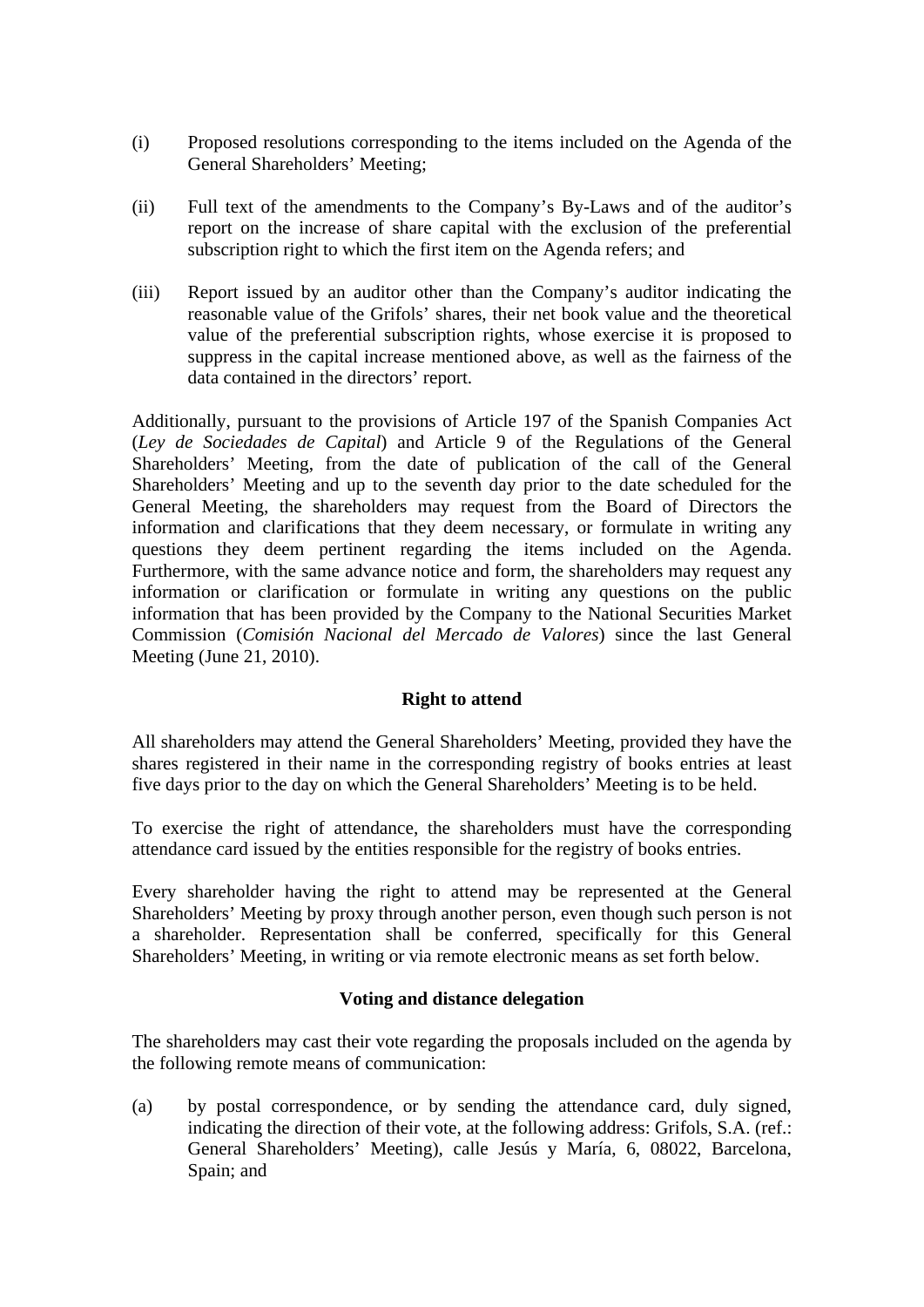(b) by electronic communication through the corporate web (www.grifols.com), provided that the electronic document through which the vote is rendered includes a recognized electronic signature, pursuant to the Electronic Signature Act (*Ley de Firma Electrónica*), or as deemed to be valid by the Board of **Directors** 

Likewise, the shareholders may confer their representation, specifically for this General Shareholders' Meeting, by the following remote means of communication:

- (a) by postal correspondence, or by sending the proxy section of the attendance card, duly signed, indicating the name and the Identification Card number of the person they are representing to the following address: Grifols, S.A. (ref.: General Shareholders' Meeting), calle Jesús y María, 6, 08022, Barcelona, Spain; and
- (b) by electronic communication through the corporate web (www.grifols.com), provided that the electronic document through which the vote is rendered includes a recognized electronic signature, pursuant to the Electronic Signature Act (*Ley de Firma Electrónica*), or as deemed to be valid by the Board of Directors.

In order to be valid, votes and distance delegation must be received by the Company at least five (5) days prior to the date set for the General Shareholders' Meeting.

The Company reserves the right to amend, suspend, cancel or restrict the electronic voting and proxy mechanisms for technical or security reasons. The Company further reserves the right to request additional identification from shareholders as and when it may so deem convenient to guarantee the identity of those concerned, the authenticity of the vote or proxy and, in general, the legal certainty of the General Shareholders' Meeting.

The Company will not be responsible for any damages caused to shareholders due to unavailability or failure in the effective functioning of its web site and the services and contents provided through such site resulting from any faults, overload, fallen lines, connection faults or whatsoever other similar incidents beyond the Company's control, which prevent use of the electronic voting and proxy mechanisms.

The electronic mechanisms for voting and delegation will be operative through electronic means as of January 10, 2011, at 00:00:01 a.m. CET and up to January 18, 2011, at 23:59:59 p.m. CET.

# **Participation of Public Notary**

Pursuant to Article 203 of the Spanish Companies Act (*Ley de Sociedades de Capital*), the Board of Directors has agreed to request the presence of a Notary Public to draw up the minutes of the General Shareholders' Meeting.

## **Personal data**